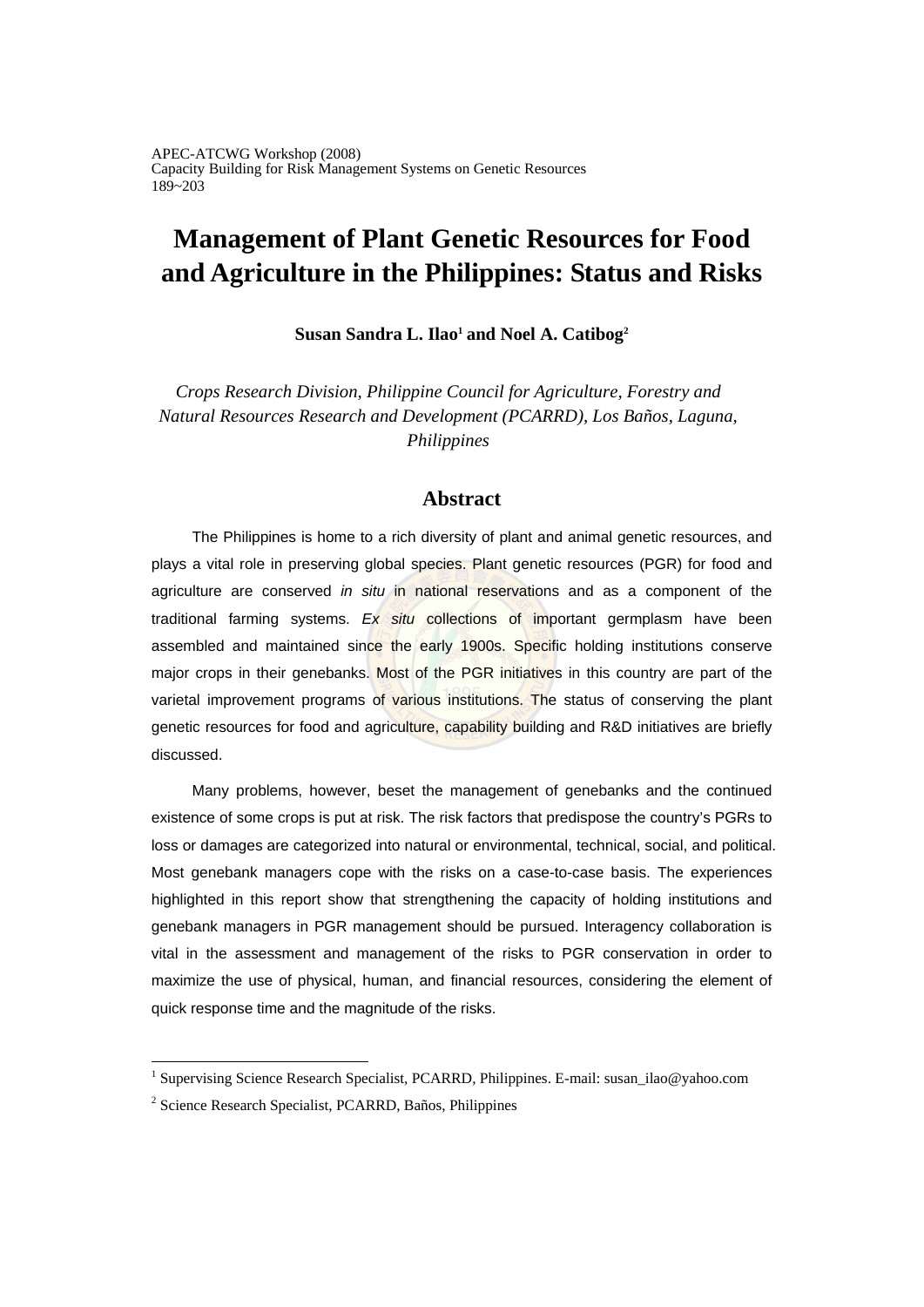### **Introduction**

Crop improvement and development rely on plant genetic resources (PGR) as the initial building blocks of new and improved varieties. To attain food security and agricultural self-reliance, the importance of PGR for food and agriculture (PGRFA) as sources of novel genes become even more pronounced. The value of PGR in the economy of the Philippines and the well being of the people can be gleaned from the efforts of various sectors to manage the conservation and utilization of these resources, despite the problems encountered as well as the looming threats and risks.

This report briefly presents the status of PGR conservation in our country. It highlights the problems and constraints encountered in managing PGR resources, and the ongoing PGR capability building and R&D initiatives through the intervention and/or financial support of the Philippine Council for Agriculture, Forestry and Natural Resources Research and Development (PCARRD). This paper also discusses the risk factors that predispose the PGR in selected crops to a precarious state; recent experiences in managing these risk factors are cited and depicted.

## **The country: Philippines**

The Philippines is part of the Southeast Asian region and has a total land area of 115,830 square miles (300,000 sq. km.) that constitutes two percent of the total land area of the world. The country's 7,107 islands and islets are clustered into three groups: Luzon, Visayas, and Mindanao. Of these, Luzon and Mindanao comprise the two largest islands with land areas of 105,000 and 95,000 sq. km., respectively. Together, they represent twothirds of the total land area of the country. Climate is tropical, characterized by relatively high temperature and humidity, and abundant rainfall. The combination of complex geological origins, fragmented layout, varying exposures to shifting winds and typhoons, and peculiar rainfall distribution has given rise to the existing complex mix of ecosystems and habitat types in this country.

Population is high (89 million) and unevenly distributed throughout the islands due to geographical, historical and social forces and to the uneven development in various regions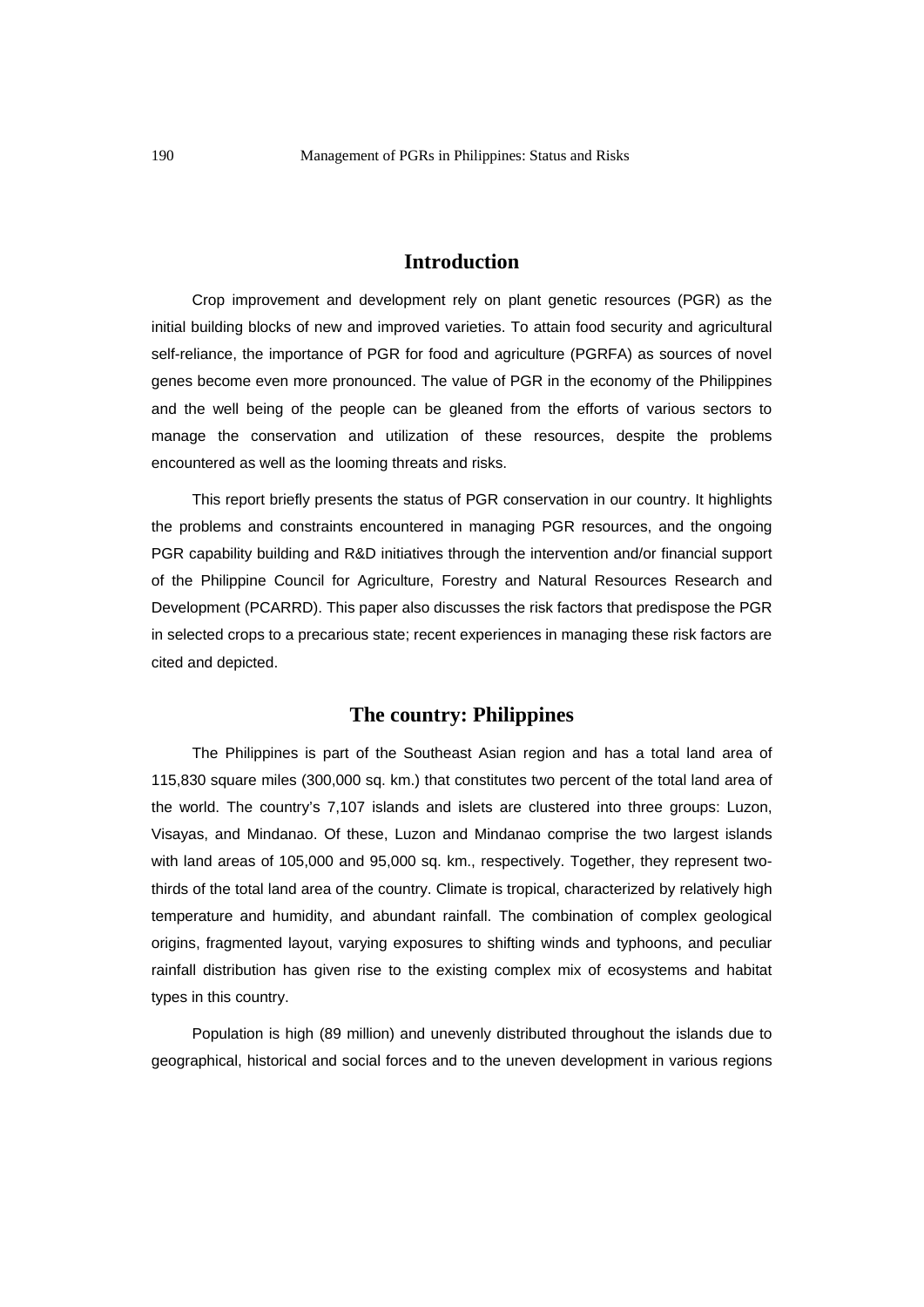of the country. This distribution affects the degree of exploitation of natural resources, and the utilization of PGR.

Its archipelagic character has given the country extensive territorial waters (679,800 sq. km.) and the longest discontinuous coastline in the world. Forest zones account for about 15 million hectares (M ha.) or half of the country's total land area. The agricultural crop areas occupy about 12 M ha. These different marine, aquatic and terrestrial ecosystems harbor a rich diversity of plant and animal genetic resources.

#### **Status of PGR for food and agriculture**

The Philippines is one of the biologically richest in the world, with about 52,177 unique species of plants, animals and other life forms. About 67% of these species are endemic and cannot be found elsewhere in the world. Approximately 15,000 plant species have been so far identified within its borders. About 40% of the 8,120 species of flowering plants are endemic to the Philippines. More than 3,000 plant species in the country are used for food, medicine, fiber, essential oil, commercial timber or ornamentals (Altoveros and Borromeo, 2007). However, only about 6% of its natural vegetation remains, and 499 species are listed in the 2004 International Union for Conservation of Nature (IUCN) Red List of Threatened Species (DENR, 2005). Of this number, more than half of the species are plants. Thus, as a mega-diversity country and a biodiversity hotspot, the Philippines plays a vital role in preserving global species.

Crops in the Philippines are ranked in importance according to their contribution to food security, livelihood, and foreign trade. Rice and maize, the main staple crops, are considered the two most important crop commodities of the country. Next in importance are coconut, sugarcane, banana, Manila hemp, and mango, which are important both for domestic consumption and foreign trade.

There are wild plant species essential to food production in the country that have contributed significantly to diversification of agricultural systems. Many of these species are components of forest ecosystems, and the plants are gathered from the forest and buffer zones. However, there are no *in situ* conservation programs *per se* on specific wild plant genetic resources for food and agriculture. Wild species useful for food and agriculture that exist within the 65 protected areas under the National Integrated Protected Area System (NIPAS) are likewise protected and conserved by *fiat* (Altoveros and Borromeo, 2007).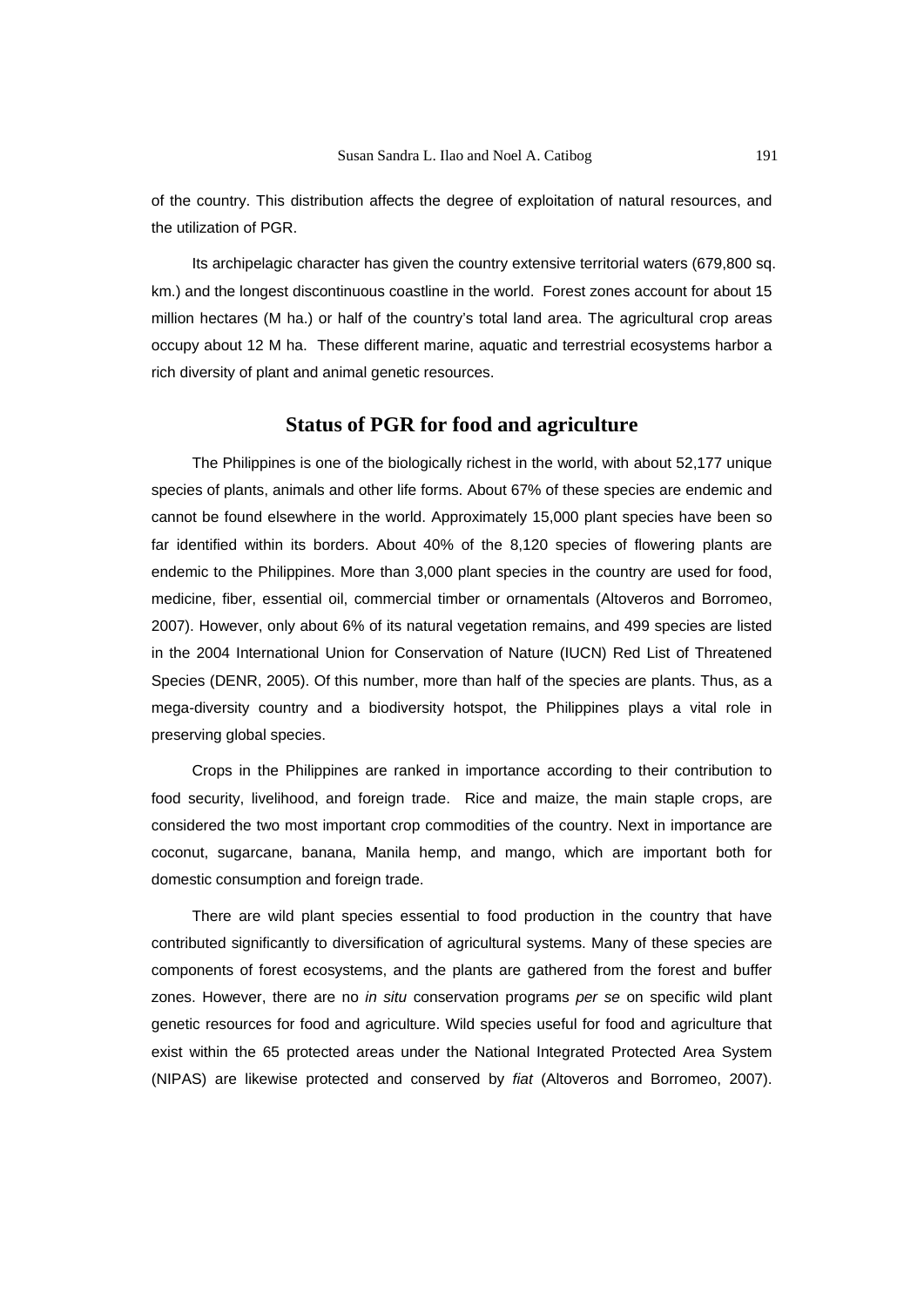*Mangifera, Citrus, Garcinia, Nephelium, Durio, Artocarpus* and *Dioscorea* are some examples of these wild species.

PGRFA are conserved *in situ* in national reservations and also as a component of traditional farming systems, such as agroforest/homestead gardens, multi-storey farming system, integrated farming system, diversified conservation farming in sloping lands, or multi-cropped home gardens.

*Ex situ* collections of important germplasm have been assembled and maintained since the early 1900s. There are 45 government and non-government organizations that hold *ex situ* germplasm collections in the Philippines and a list of these holdings is available only for 40 institutions (Table 1). These collections, totaling 173,205 accessions, are maintained either as seeds, living plants, or *in vitro*. A total of 40% of the total collection has been characterized morphologically, 7% on biochemical properties, 3% on molecular properties, and 60% had been evaluated for insect pest and pathogen reaction, physiological and abiotic stress reaction, and product quality. A list of the germplasm holdings for 40 institutions is available.

| AGENCY/INSTITUTION | <b>NUMBER OF ACCESSIONS</b> |
|--------------------|-----------------------------|
| <b>BPI-BNCRDC</b>  | 389                         |
| <b>BPI-CRD</b>     | 275                         |
| <b>BPI-DNCRDC</b>  | 624                         |
| <b>BPI-LBNCRDC</b> | 884                         |
| <b>BPI-LGNCRDC</b> | 275                         |
| <b>BPI-NMRDC</b>   | 25                          |
| <b>BSU</b>         | 306                         |
| <b>CLSU</b>        | 355                         |
| <b>CMU</b>         | 707                         |
| <b>CODA</b>        | 661                         |
| CSU                | 5                           |
| CvSU               | 14                          |
| <b>DA-ILOILO</b>   | 84                          |
| <b>DMMMSU</b>      | 254                         |
| <b>DOA</b>         | 1394                        |
| ERDB               | 197                         |
| <b>EVIARC</b>      | 76                          |
| <b>IRRI</b>        | 116,928                     |
| <b>ISCAF</b>       | 24                          |
| <b>ISU</b>         | 29                          |
| <b>LAES</b>        | 78                          |
| LSU                | 31                          |

Table 1. List of agencies in the Philippines holding germplasm collections and number of accessions held.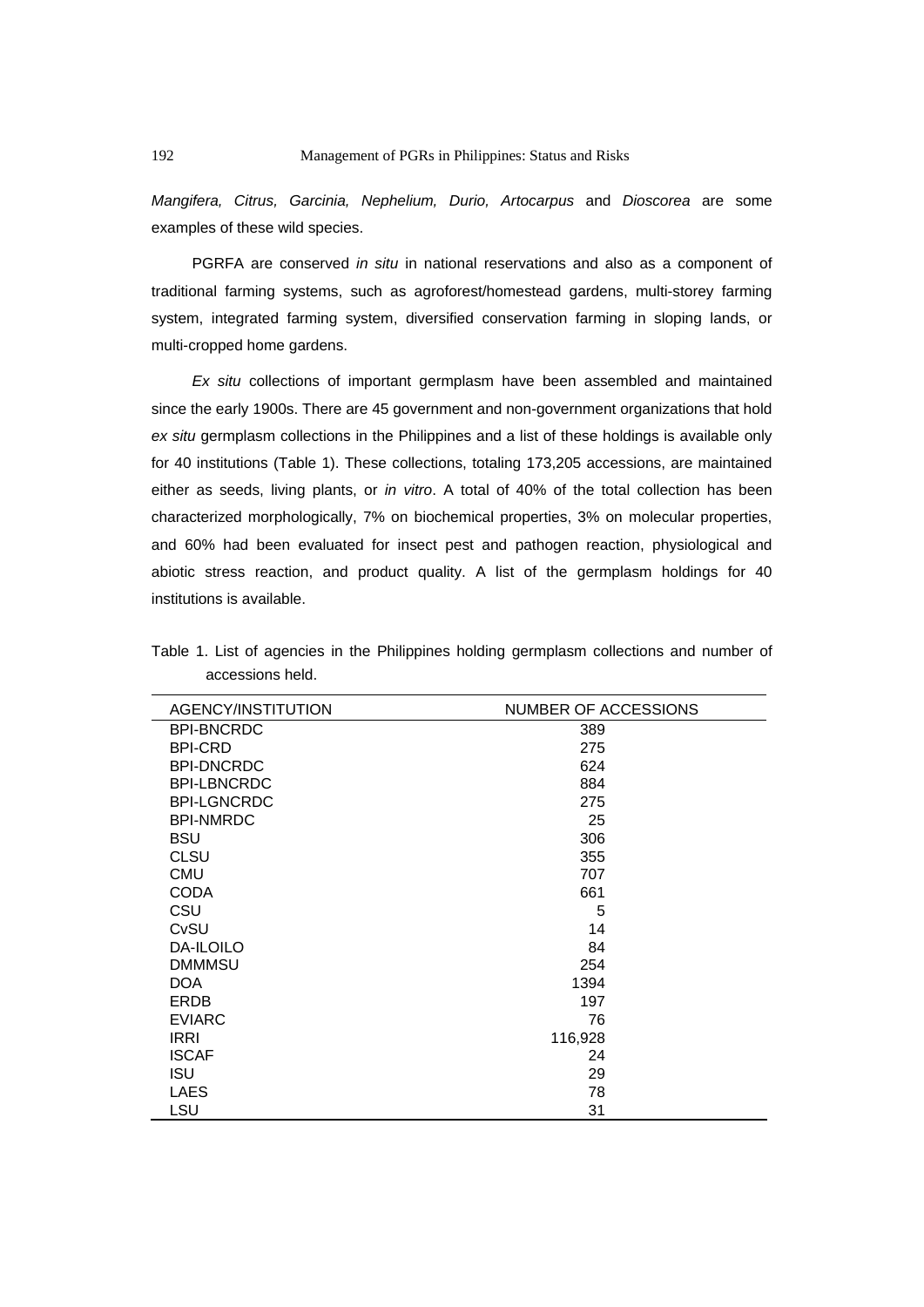| MMSU                 | 6       |  |
|----------------------|---------|--|
| <b>NARC</b>          | 773     |  |
| <b>NCRC</b>          | 41      |  |
| <b>NPGRL</b>         | 35,492  |  |
| <b>NPRCRTC</b>       | 1122    |  |
| NTA                  | 414     |  |
| <b>PAES</b>          | 219     |  |
| <b>PCA</b>           | 224     |  |
| <b>PHILRICE</b>      | 5861    |  |
| <b>PHILROOTCROPS</b> | 2013    |  |
| <b>PHILSURIN</b>     | 580     |  |
| <b>PICRI</b>         | 176     |  |
| QSC                  | 94      |  |
| RMTU                 | 100     |  |
| <b>SEARICE</b>       | 769     |  |
| SRA-LGAREC           | 1204    |  |
| <b>USM</b>           | 227     |  |
| <b>WPU</b>           | 275     |  |
| National total       | 173,205 |  |

Source: Altoveros and Borromeo, 2007.

Specific holding institutions handle the conservation of major crops, like rice, maize, coconut, sugarcane, and banana. Genebanks of Philippines Rice Research Institute (PhilRice), Crop Science Cluster of the University of the Philippines Los Baños College of Agriculture (UPLBCA), International Rice Research Institute (IRRI), Magsasaka at Siyentista Tungo sa Pag-unlad ng Agrikultura (MASIPAG), and Southeast Asia Regional Initiatives for Community Empowerment (SEARICE) conserve rice germplasm. There are a total of over 5,500 collected and documented traditional varieties of rice in the country, and 4 wild relatives. Philippine rice diversity is attributed to the diversity of ecosystems, cultural management practices, and preferences. For maize, the National Plant Genetic Resources Laboratory (NPGRL) of UPLB – Institute of Plant Breeding (UPLB-IPB) has assembled a germplasm collection of 2,099 accessions; of this number, 389 accessions are farmers' varieties collected from 32 maize growing provinces all over the Philippines. For coconut, the Philippine Coconut Authority (PCA), Visayas State University (VSU) and UPLB hold the germplasm collections, with PCA having national mandate and, thus, the largest collection totalling 264 accessions. In the case of Manila hemp or abaca, there are 773 accessions in one *ex situ* collection in the country, consisting of traditional cultivars or landraces, wild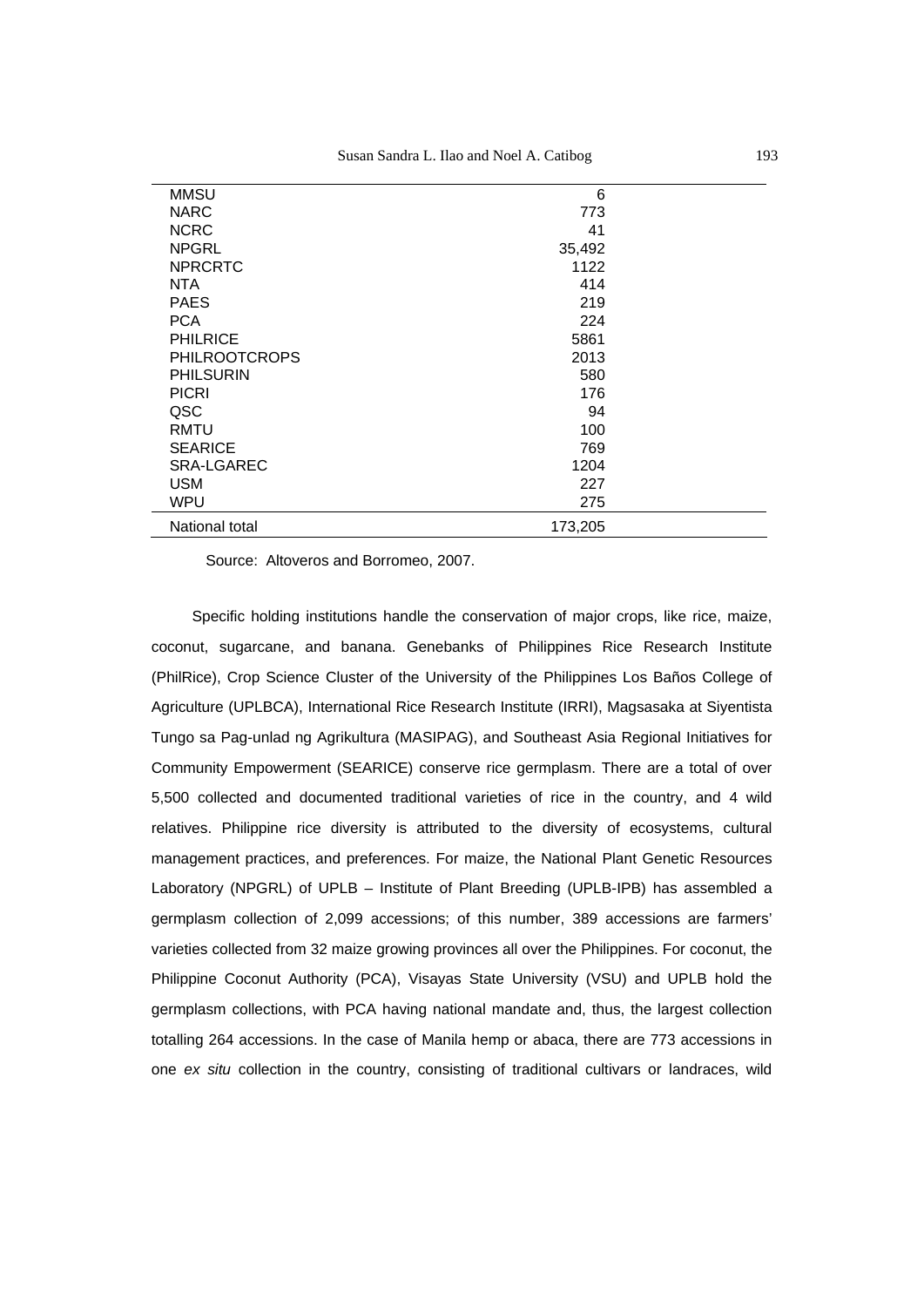types, breeding lines, and improved cultivars. Only in our country can such diversity in Manila hemp be found.

However, the existence of these crops has faced various threats. In rice, destruction of the natural habitat threatens the continued existence of the natural populations of wild rices. In white and yellow maize, the country's traditional or "native" farmers' varieties have evolved over four centuries of continuous cultivation and may possess many desirable characteristics and adaptations. But these varieties are threatened by replacement of traditional varieties with commercial hybrids. The same is true for banana, which is threatened by the replacement of wild types with cultivated species to increase income. Another threat is the destruction of wild bananas during shifting cultivation, road construction, and roguing. Abaca is further threatened by overexploitation/overharvesting of natural stands as well as land use change. Occurrence of destructive pests and diseases, as well as natural calamities, and the use of a few genotypes contribute to the rapid loss of banana and abaca germplasm. Present stands of the wild type coconuts are endangered by the replacement of wild types and traditional varieties with recommended ones. Likewise, cutting of mature and productive palms pose serious threats to this crop and the industry in general. In mango (*Mangifera indica*) the predominance of only one variety ('Carabao') threatens the existence of minor varieties; and the replacement and cutting down of trees, as well as land use change and habitat destruction, are other threats. In the case of coffee, outbreaks of coffee rust have decimated coffee populations all over the country. There are still pockets of the traditional coffee populations remaining, but most of the varieties currently grown are introductions.

## **PGR capability building and R&D initiatives**

The importance of PGR, in terms of value and use, needs to be promoted so that the public can better participate in their conservation and wise utilization. Toward this end, strengthening the capacity of holding institutions and genebank managers in PGR management has been relentlessly pursued. Moreover, support to PGR-related R&D projects is given priority by PCARRD-DOST under the national science and technology agenda.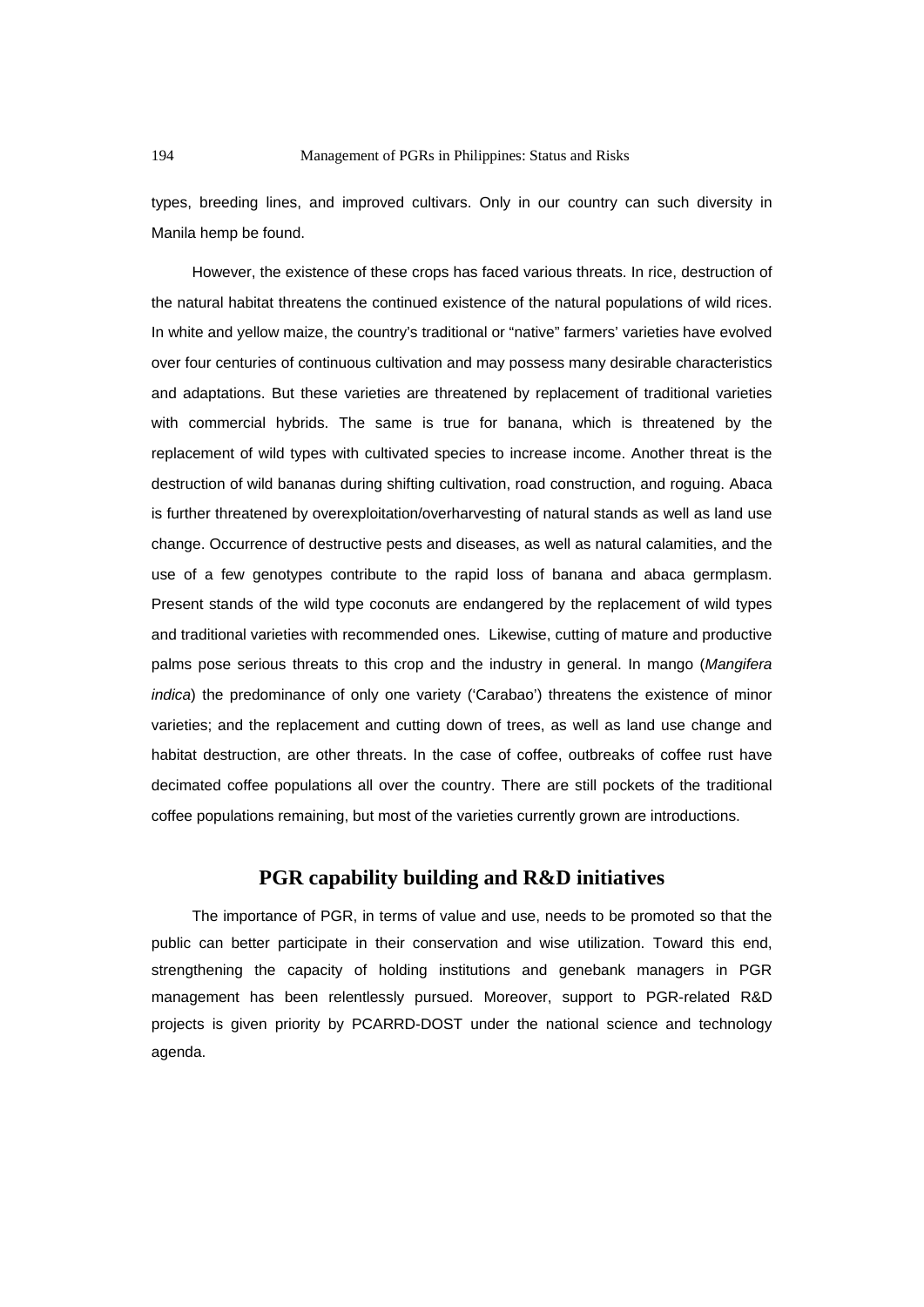Through a survey in 2002 among national agriculture and resources research and development system (NARRDS) institutions conducting PGR-related activities, the UPLB-NPGRL noted that these institutions have a core of staff with scientific training in the agricultural and biological sciences. However, PGR, as a growing field of specialization, requires staff with specific skill and competence, and specialized training on the different aspects of PGR conservation, management and documentation is needed to retool the staff. To address this need, for the past three years, a series of non-formal training courses benefiting 75 researchers nationwide were conducted on the following areas: PGR conservation and management, PGR documentation and information management, and PGR characterization using standard descriptors. A training on PGR valuation for 50 researchers is scheduled in the last quarter of this year.

The Department of Science and Technology (DOST) funds ongoing and new initiatives related to PGR R&D, through the active participation of PCARRD as coordinating and monitoring council. Six PGR-related projects are being implemented by nine different state universities and colleges, Department of Agriculture agencies, and one private foundation. These R&D projects focus on the conservation and utilization of tropical fruits, indigenous orchids, abaca, chickpea, and selected crops with local and international market potential.

The project on collection, conservation, regeneration and re-introduction of indigenous orchids in selected protected natural habitats aims to conserve the indigenous biodiversity of Philippine orchid species, regenerate a portion of the conserved biodiversity through in-vitro culture to produce living orchid plants in quantity, and reintroduce the regenerated diversity of selected species into protected natural habitats. Additional diversity of indigenous orchid species will be collected as seeds in fruit capsules from provinces not covered by the first phase of the project. Selected exportable agricultural crops are being evaluated for adaptability, productivity and optimum growth, and their utilization promoted to interested clientele in a private sector-led project on collection, evaluation and utilization of exportable agricultural products.

A new project on safekeeping crop diversity in the national germplasm repository regenerates and multiplies the seed germplasm collections, rehabilitates the field genebank and assures continuous safekeeping of the germplasm. These objectives will be achieved by complementing the field genebank with other strategies, such as *in vitro* conservation or by maintaining the germplasm inside the greenhouse/ nursery. Regeneration was completed for 100 accessions each of corn, sorghum, tomato, eggplant and pepper. The seeds harvested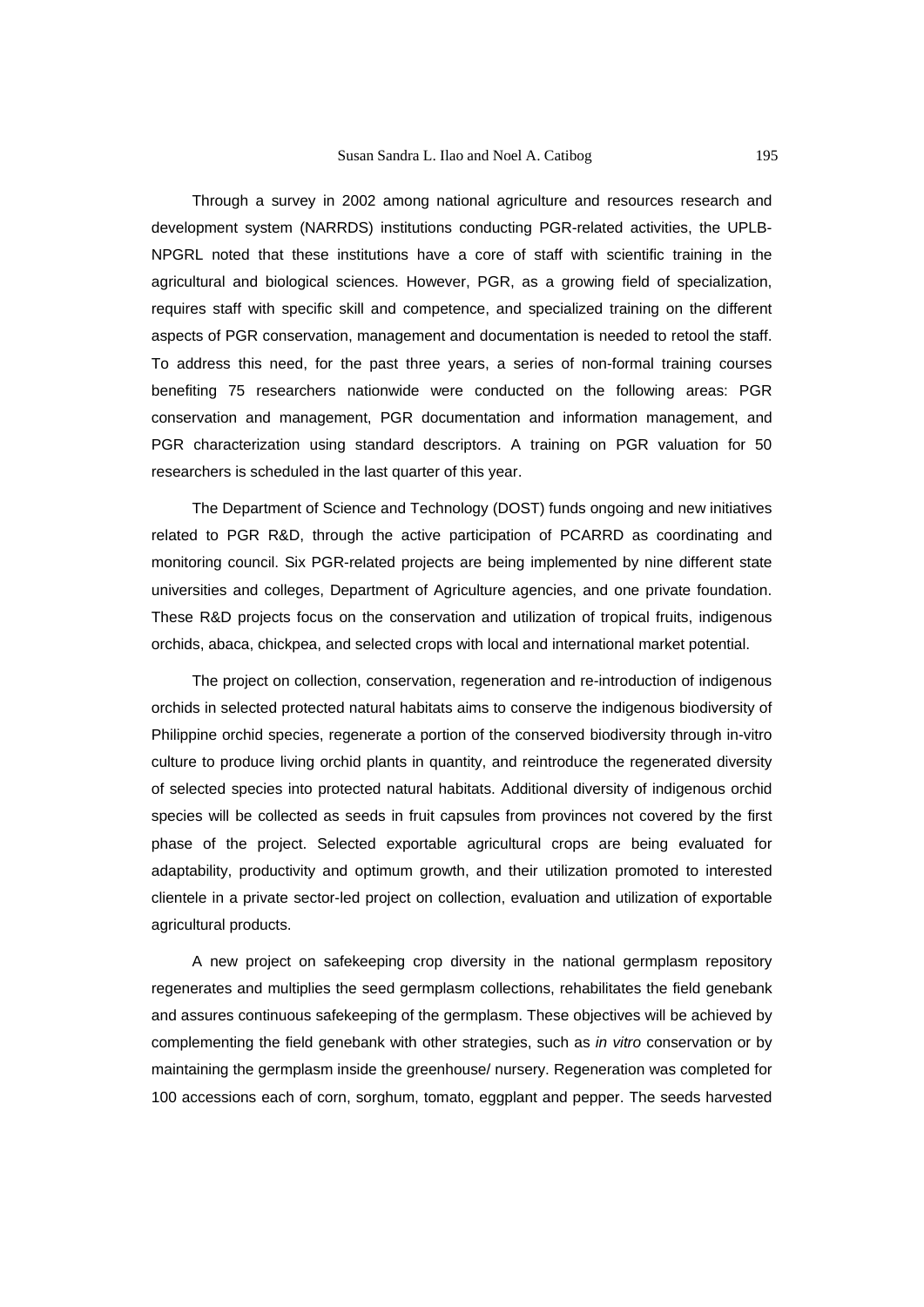were all processed and stored in the seed genebank. For the field collections, 557 accessions have been rejuvenated and rehabilitated. These include mango, chico, jackfruit, citrus, *Syzygium* spp, pili, cashew, *Musa balbisiana*, and other botanical collections. I*n vitro* collections involving 403 accessions of edible *Musa*, *Musa balbisiana*, sweet potato, taro and yam were maintained in the tissue culture laboratories.

Conservation and use of tropical fruit species diversity in the Philippines is a foreignassisted project that aims to establish and enhance genebanks of priority fruit species including their wild relatives; develop and make available database of germplasm holdings; identify elite accessions of priority species for further evaluation; and strengthen capabilities of participating institutions on PGR conservation and management. This project involves fruit species, such as: *Canarium ovatum* (pili), *Garcinia mangostana* (mangosteen) and other *Garcinia* species, *Durio zibethinus* (durian), *Artocarpus heterophyllus* (jackfruit), and their related species.

Two newly approved projects deal with chickpea and abaca. The project on introduction, evaluation, development of package of technology and promotion of chickpea (*Cicer arietinum* L.) in the Cordillera Administrative Region shall collect and characterize chickpea accessions, select outstanding entries and evaluate them in the lowland and upland conditions of CAR. A package of technology for chickpea production and chickpeabased processed products will also be developed. Coupled with promotion through demo farms and field days, the project hopes to facilitate the adoption of chickpea in the CAR and lessen the country's dependence on importation of this commodity. On the other hand, the project on national multilocational trials of promising abaca bunchy top resistant genotypes shall evaluate the performance of promising disease-resistant abaca varieties/hybrids in different abaca bunchy-top disease - infected abaca areas in the country, and identify stable high-yielding and disease-resistant genotypes that can be released to farmers in all major abaca-growing areas.

Further capacity building and research initiatives are needed towards increasing awareness on the importance and value of PGRFA, using modern approaches to genetic diversity assessment, monitoring of genetic erosion, and assessment and management of risks to PGRFA.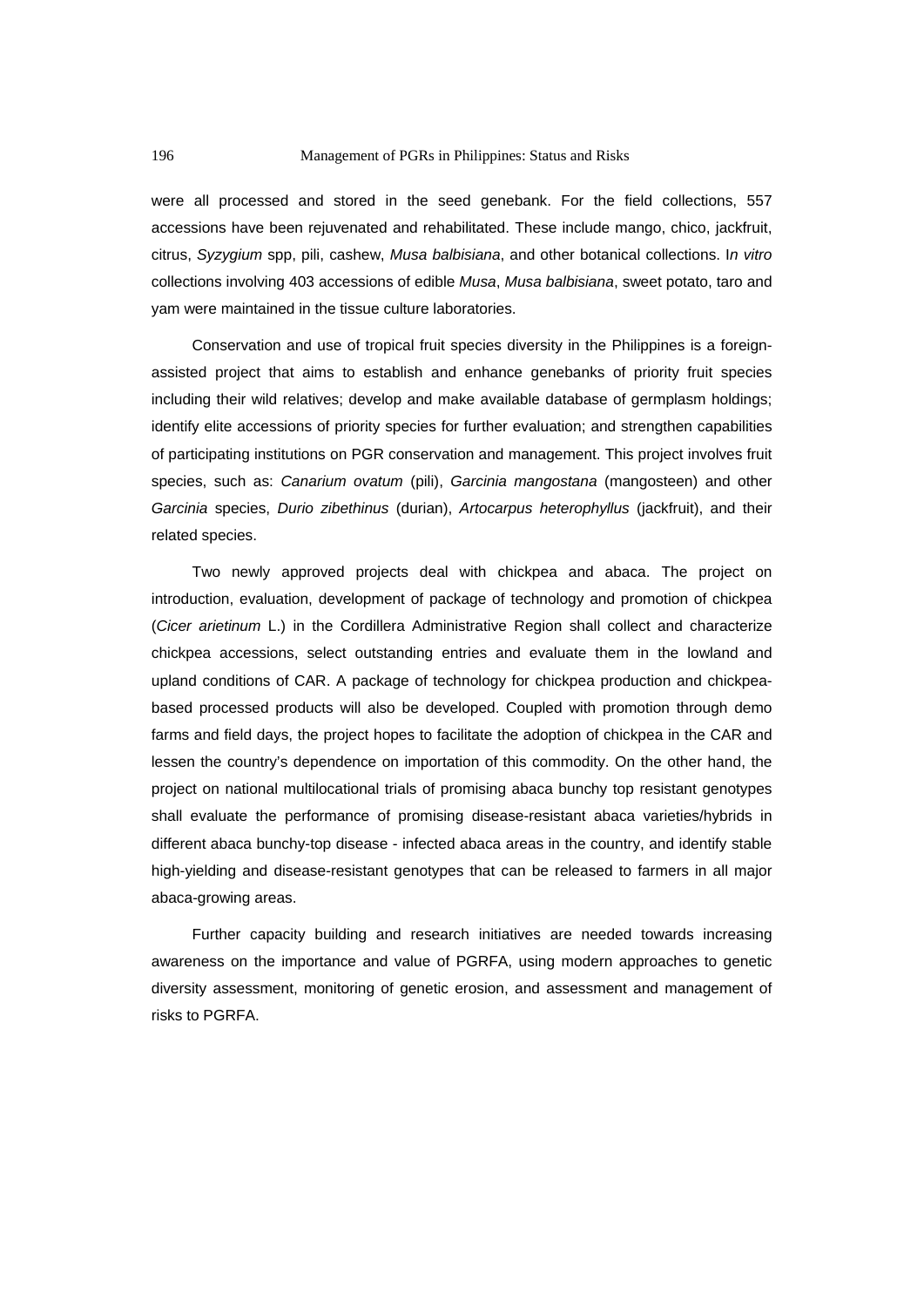#### **Problems and constraints in managing PGR**

Many problems beset the management of genebanks, foremost of which is funding. Most of the PGR initiatives in the country are project-based, and the activities on collecting, characterization and conservation are part of an institution's varietal improvement programs. The lack of full government and institutional financial support results in incomplete and fragmented efforts in collecting, characterization and conservation of PGR. Inadequate funding affects the entire management spectrum, from personnel, facilities, to number of accessions maintained or size of collections.

There are other problems and constraints commonly encountered but genebank managers devise practical solutions to address them. Some of these problems and solutions employed are:

- Costly conservation of germplasm collection in field genebank, cold storage and in vitro culture particularly with regard to highland crops or semi-temperate crops – Possible duplicates were identified to reduce the number of accessions maintained.
- High risk of loss especially in field genebank Only those with potential traits for utilization are maintained in the field genebank/propagation block. Duplicates were deposited in other genebanks, e.g. in the case of the NPRCRTC, duplicates are with the NPGRL, UPLB, and PRCRTC, VSU.
- Limited/Lack of fully trained personnel/staff for proper characterization, duplicate identification, conservation and maintenance of germplasm collection, and databank manager to handle different kinds of data about germplasm collection, conservation, and utilization – Training of researchers on descriptor development, characterization, conservation, and as genebank curator.
- Limited facilities and equipment for *in vitro* conservation and propagation of germplasm – Only those with potential use are conserved in-vitro; Duplicates were deposited in other genebanks.
- Lack of equipped cold storage facilities for short, medium and long-term storage of germplasm – Seeds of annual vegetable crops are also deposited in UPLB-NPGRL seed storage.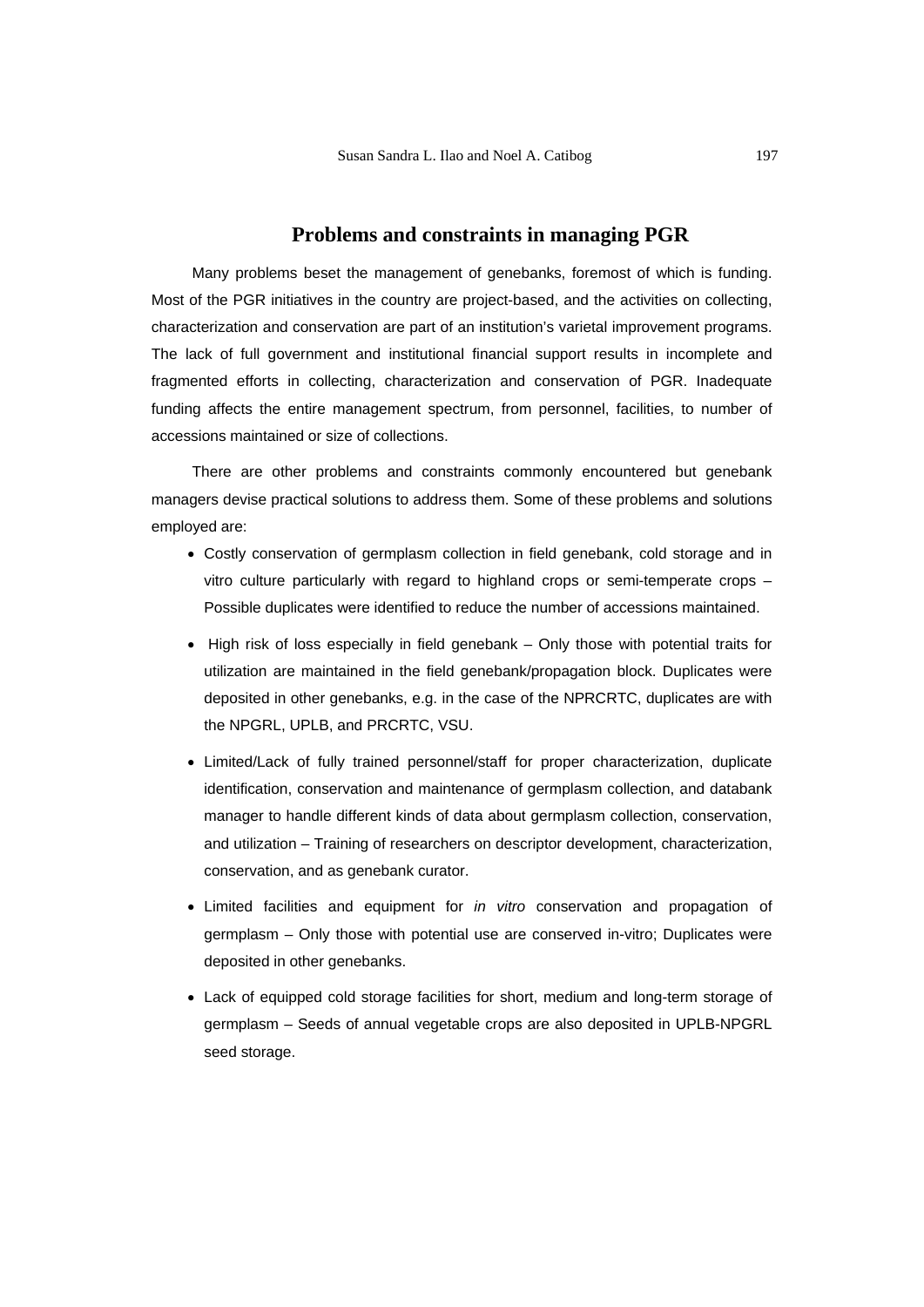These problems, *per se*, pose a challenge to the sustainable conservation of genetic resources and contribute in part to a genebank's predisposal to risks, as these are a function of vulnerability and capacity.

## **Risk factors in PGR management**

Ong, *et al*. (2002) cautioned that every parcel of land that is converted, cultivated, or developed will likely result in the loss of unique life forms found nowhere else on the planet. Thus, any change in land use poses a risk to the existing biological resources. There is a high rate of biodiversity loss, damage or injury due to high commercial and social demand, and the biodiversity is under constant threat of extinction from over-harvesting or overcollection, pollution, widespread land conversion, urbanization, burgeoning population, and poverty.

In general, the risk factors that predispose PGRs to loss or damage may be categorized into either natural or environmental, technical, social and political; however they are also inter-related and there are cases when their overall impact is aggravated by the combined effects of individual risk factors.

Some of our country's experiences on the risks encountered and the actions taken to mitigate their adverse effects or provide rehabilitation to the damage done are cited and depicted.

#### *Natural or environmental*

No matter how well managed a genebank is, when major natural perturbations and disaster strike, the effects on the stored germplasm are catastrophic and may be permanent. Natural calamities often resulting to disasters in southeast Asia include the occurrence of strong typhoons, extreme climatic events such as El Niño and La Niña that bring about long periods of drought and floods, tsunamis, earthquakes, fires, landslides, and volcanic eruptions (SEARCA, 2008). Approximately 27% of the country is vulnerable to drought (DENR, 2005), alternating with floods and typhoons yearly. An average of 19 typhoons per year pass the archipelago from June to December.

• PCARRD has recently released funds to rehabilitate the national genebank at NPGRL because typhoon 'Milenyo' (international code name Xangsane), which had a velocity of 190kph, severely damaged the NPGRL genebank building and facilities in 2006.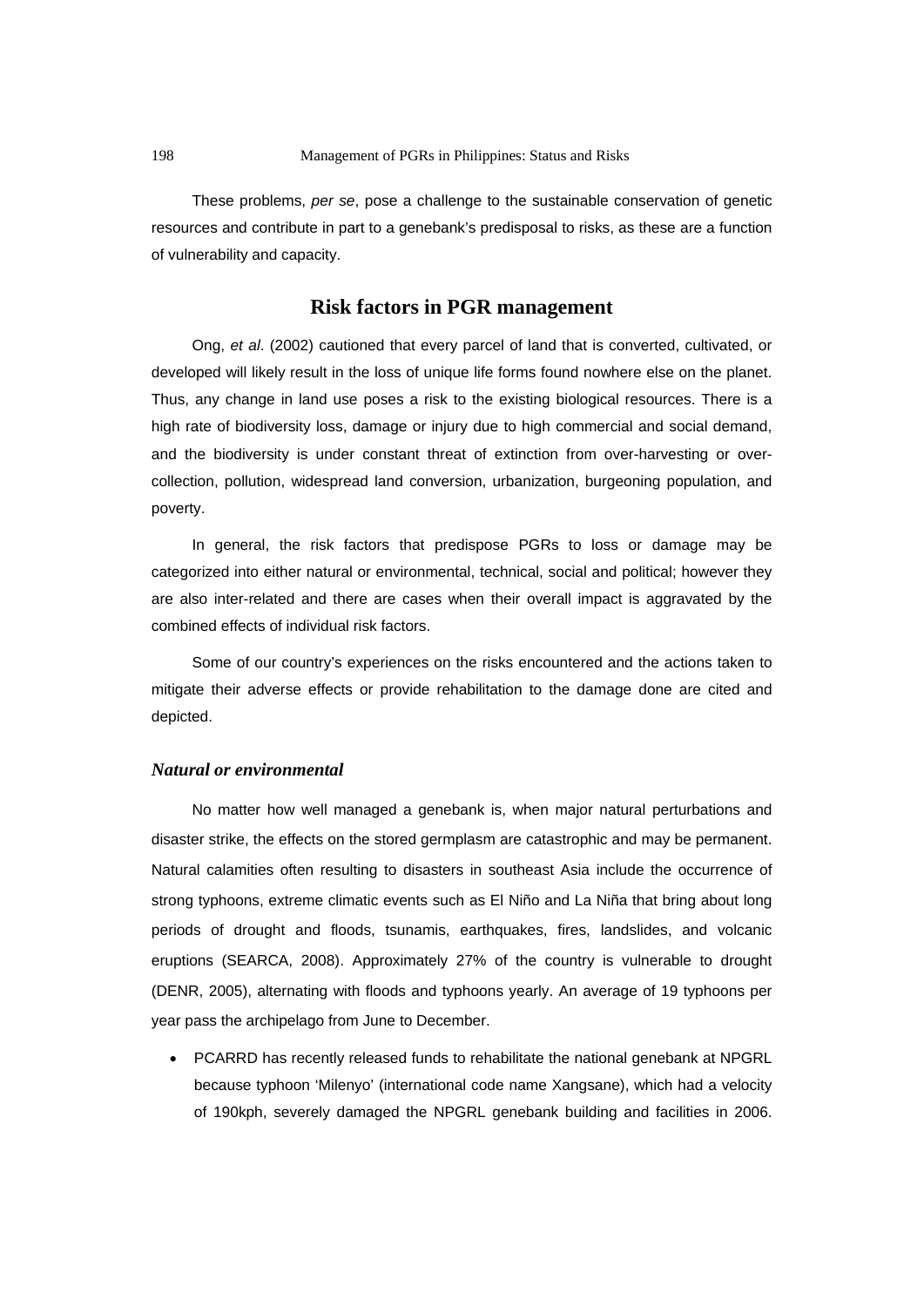Two-meter high mud and floodwater damaged the service units located at the ground floor of the building, including the seed research, morpho-anatomical and germplasm documentation units, the greenhouse for asexually propagated germplasm, and damaged equipment and materials including airconditioners, dehumidifiers, standby generators, and vehicles. About 70% of the genetic materials (350 accessions) stored in the NPGRL were damaged by floodwaters and mud, while 100% of the laboratory's root crop collections were buried in mud, and about 5% of the laboratory's total seed collections were also damaged. The typhoon rendered inoperative the four convirons or cold storage facilities, without which the germplasm lose long-term viability.

- The International Rice Research Institute (IRRI) then came to the rescue by temporarily storing the medium-term germplasm collections of major Philippine agricultural crops. Likewise, the Global Crop Diversity Trust funded the restoration of the genebank, in coordination with Bioversity International, through the International Network for the Improvement of Banana and Plantain Asia Pacific Office. Seed collections such as peanut, sorghum, and maize were repacked and sealed into air and water-tight aluminium foil envelopes. A dehumidifier and two power saws were purchased; two dehumidifiers, two screenhouses, the fruit crops nursery, air conditioning and compressors for the cold storage rooms, and a stand-by generator were repaired. Furthermore, the vegetative root crop, fruit crop, banana, taro, and sweet potato collections were rescued and moved into safer conditions. Unfortunately, parts of the collection were not duplicated anywhere else, and consequently many varieties have been lost forever.
- Other ways by which genebank managers pre-empt the risk from such natural calamities is by yearly rejuvenation of germplasm in field genebank, although this is subject to availability of funds. Another is by a system of repatriation/ reintroduction of traditional/farmers' varieties for re-establishment of the ecosystem.
- PCARRD recently approved a project on safekeeping crop diversity in the national germplasm repository by regenerating seed collections and rehabilitating and rejuvenating the germplasm in the field genebank. Continuous safekeeping of the germplasm is assured by complementing field genebank with other complementary strategies (i.e. *in vitro* conservation, maintaining the germplasm inside the greenhouse/nursery).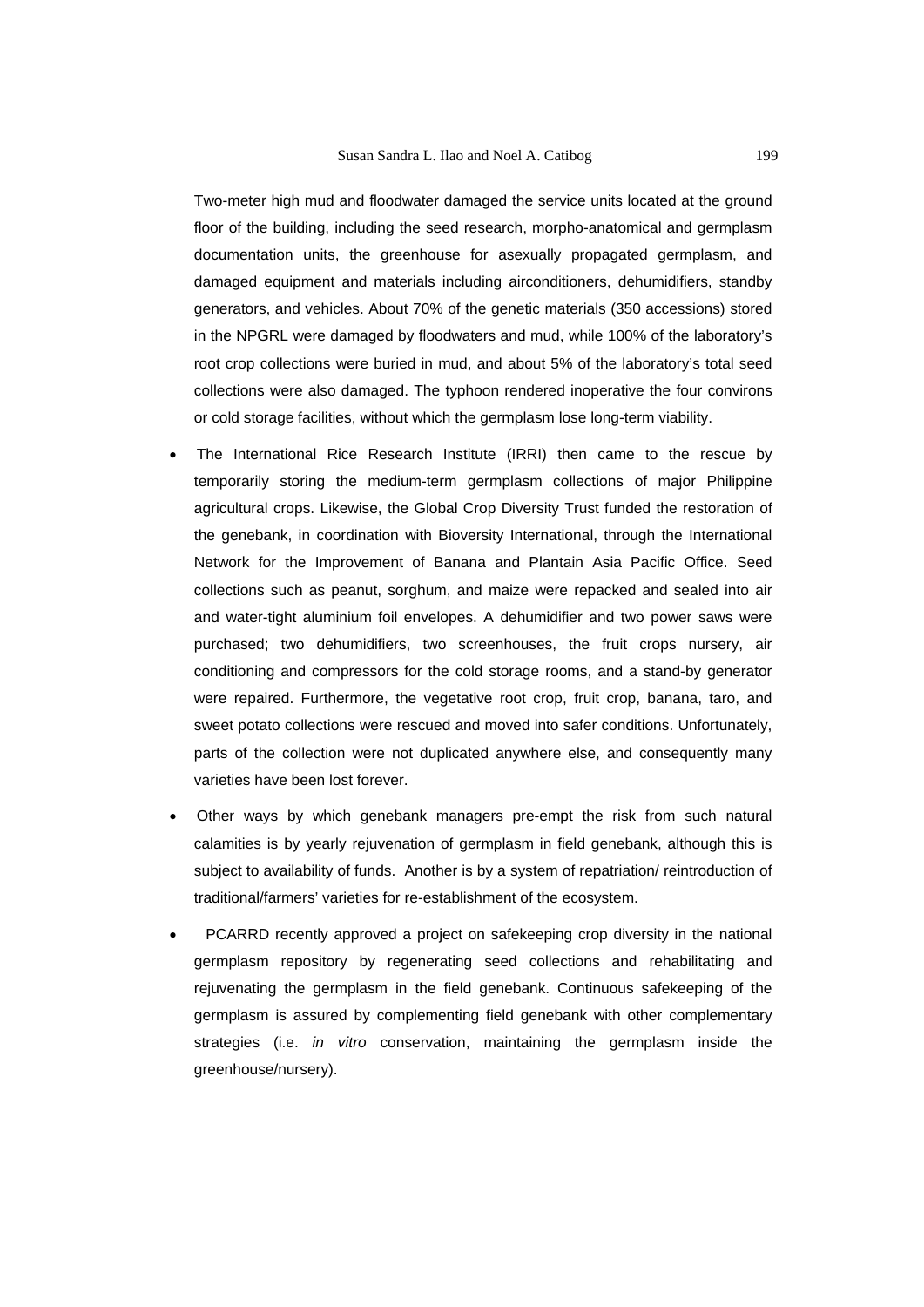• On the other hand, those damaged by lightning and bush fire were totally replaced, as in the case of the coconut germplasm in Zamboanga. Another case is the first large fire in the dipterocarp forest that occurred in 1983 in the southern part of the country, Mindanao; that incident resulted in near loss of the valuable mossy forest and its biodiversity-rich vegetation. These fires were induced by the prolonged drought attributed to the El Nino phenomenon.

#### *Technical*

- 1. Pest infestation and disease infection Examples in the past when an early warning system would have mitigated the destructive effects of pest and disease outbreaks are in the case of ring spot virus in papaya that caused the collapse of the local papaya industry; mosaic and bunchy top viruses that threatened the erosion of banana and abaca diversity; tristeza virus that wiped out citrus genotypes; and the black bug infestation in rice. Yearly rejuvenation of germplasm in field genebank is a way to address this concern. But there is a need to devise a system or mechanism for early warning, especially in reference to pest and disease epidemics. Corollarily, failure to detect and quickly remove diseased sample collections poses a risk. Thus, having trained personnel is essential.
- 2. Insufficient safety duplication For security of stored material there are some duplications in other genebanks, but these are not sufficient. Examples of collections that are duplicated in other genebanks are rice, banana, mango, sweetpotato, Manila hemp, and coconut. Except for rice, seed collections are poorly duplicated. Insufficient safety duplication is also the case in medicinal plants, some tropical fruits and nuts, and industrial crops. Meantime, some institutions do yearly rejuvenation of germplasm in field genebank; another way is by a system of repatriation/reintroduction of traditional or farmers' varieties for re-establishment of the ecosystem.
- 3. Loss of information due to inadequate or wrong documentation A survey by NPGRL found that record books (88%), data sheets and computers are the most common means used for documentation in our country. About 69% of the holding institutions have computers that can be used for documentation, but these are not fully dedicated to their PGR unit. In the institutions with computers, only 22 (54% of total) have their data encoded, and 19 (46%) have not yet encoded their germplasm data. Only four out of 44 institutions have their own database management systems. The other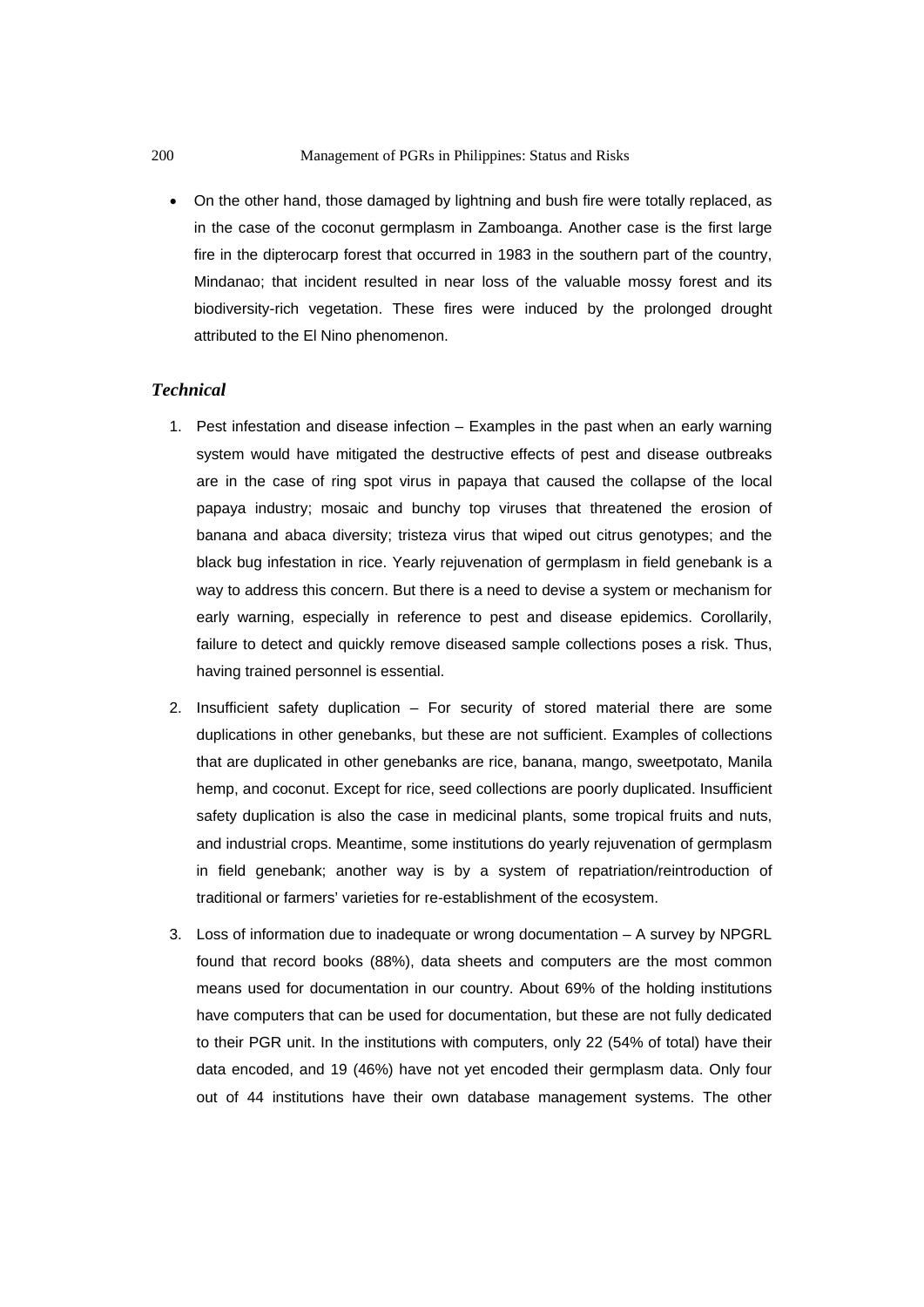institutions have their data recorded manually. Some do not have written data; the information about their collections is kept mentally by the researchers. In some institutions, basic information about the collections is lacking, specifically passport data such as the place of collection, acquisition date, local name, and pedigree. Retrieval of information about their collection may be tedious and some vital information is therefore lost.

- 4. Failure to collect genetic material and capture *in situ* genetic diversity before it is lost Factors such as urbanization, land use change and climatic events, agricultural intensification and the replacement of traditional varieties with modern ones can result in loss of the genetic material before it is collected, characterized and conserved.
- 5. Inadequate/poor storage facilities Only 4 of the institutions that conserve by seeds have cold storage rooms. In the absence of cold storage rooms, several institutions maintain their seeds in air-conditioned rooms, chest freezers, or under ordinary room condition. Of the 48 different institutions, 17 have tissue culture laboratories conducting normal growth conservation and micropropagation. Of the 17, only 5 are employing slow growth conservation. Only one institution conserves germplasm by pollen, and this is used primarily for its breeding program.
- 6. Absence of established methodologies for assessing plant genetic erosion The threat of genetic pollution or introgression, either from genetically modified organisms (GMOs) or from conventionally bred crops to wild species, has become an increasing potential risk to the *in situ* genetic conservation of crop wild relatives.

#### *Social and political*

- 1. Theft and organized pilferage Fencing of field genebank or provision of security guard in the experiment station/fields become a necessity especially in cases when theft is rampant. Security operation was intensified and assistance sought from local government units to contain organized pilferage in the genebank.
- 2. Unstable peace and order situation arising from conflicts, especially in Mindanao Duplicate collections were established in other institutions.
- 3. Urbanization Establishment of the Zamboanga City Free Port and Economic Zone resulted in a request for additional area which will greatly damage the areas covered by the *ex situ* coconut collection. Construction of new roads and road widening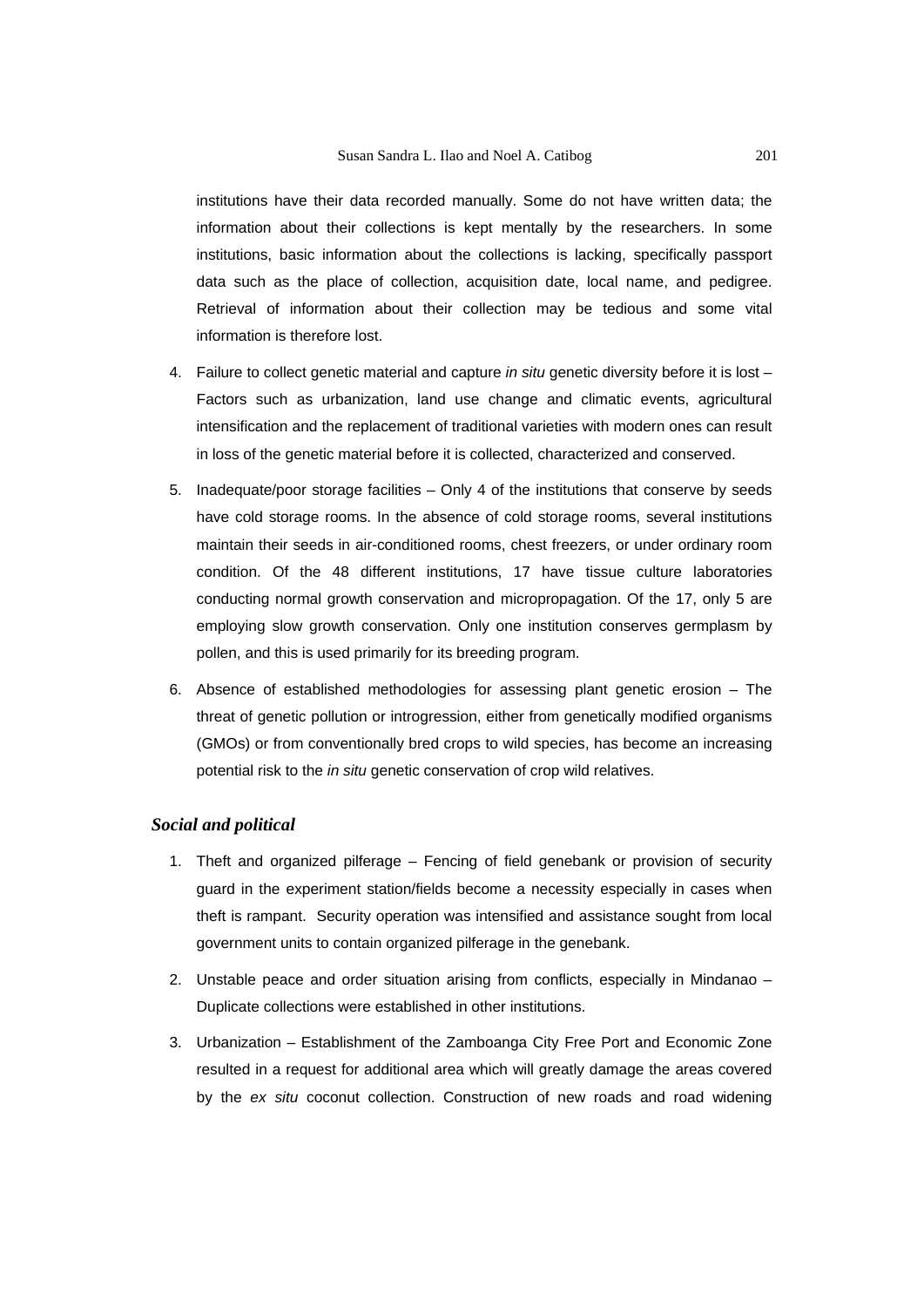resulted in the boling and/or transferring of all affected palms. – Duplicate collections were established in other institutions.

4. Quarry operations, e.g. the rivers inside the coconut genebank, damaged river banks, as well as road networks have affected the coconut plantations where the coconut accessions are located.

In addition, changes in the relative importance of major crops in the country influence the prioritization for conservation of those crops. These changes can be attributed to the following factors: land conversion, increase in volume of export due to increased global demand, pests and diseases, expanded use and new markets, importation and competition with locally-grown crops, or rehabilitation programs. Corollarily, valuable genetic resources not yet collected and preserved may be endangered by these changes in land use.

For now, most genebank managers cope with the risks on a case-to-case basis. The methodologies for assessing these risks and the mechanisms for preparedness need to be addressed, prioritized and included among the capacity building and R&D efforts of PGR management. In the Philippines, there has been no systematic assessment of genetic erosion of PGR (Altoveros and Borromeo, 2007). There is no early warning system yet for threats to PGR, particularly the agrobiodiversity in the country, and mechanisms for preparedness in handling the risk factors need to be explored. For introduced species, the National Committee on Biosafety of the Philippines has formulated the guidelines for the conduct of risk assessment and biosafety. Interagency collaboration would be vital in managing the risks to maximize physical, human, and financial resources, considering also the element of quick response time.

High probability of success and sustainability of PGR conservation efforts, especially amidst the threats and risks at hand, can only be assured by good management at all levels (local, national, regional), institutionalized mechanisms and structures, and strong sustained support from internal and external sources.